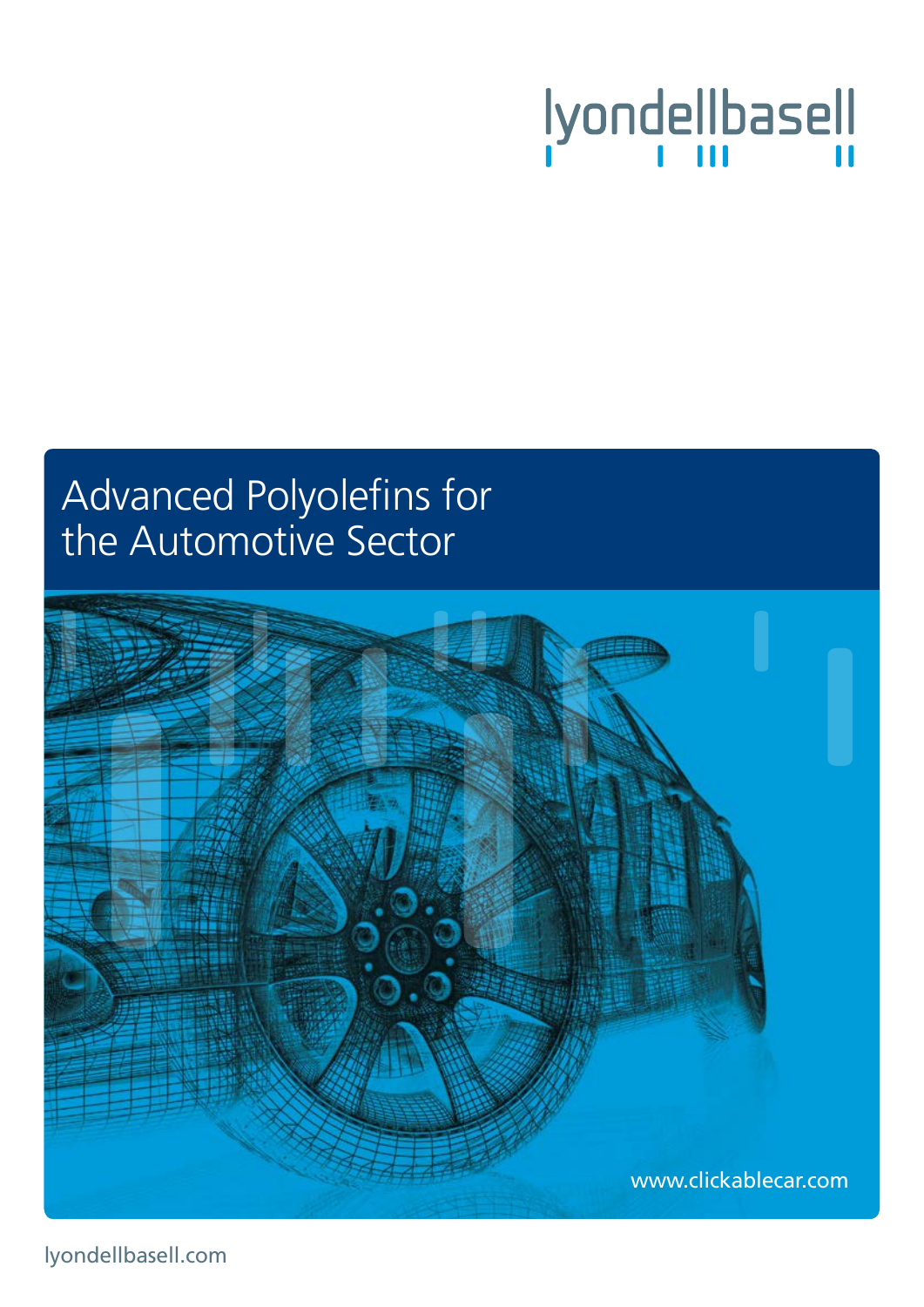# Shaping what comes next

The company's *Amazing Chemistry* is applied at 55 manufacturing sites located across five continents. This manufacturing network has enabled the company to be a pacesetter in the Global Fortune 500 and to earn a listing in the S&P 500. In addition, LyondellBasell's proprietary technologies have stood the test of time. The company recently commemorated the golden anniversary for receiving a Nobel prize in chemistry; an honor awarded for historic work done to create modern catalysts and polymers essential in many end-use consumer goods.

LyondellBasell is widely recognized within the industry with sales of \$45 billion. It is one of the largest and most admired global chemical companies. In its own petrochemical sector, LyondellBasell is larger than Bayer and similar in size to Dow, based on market capitalization. LyondellBasell is listed on the New York Stock Exchange as LYB. Around the globe, wherever the quality of life is improving, LyondellBasell products are likely there. These products are the structural building blocks of countless goods – numerous products which make our lives easier,

safer and more enjoyable. Popular examples include computers, portable electronics, personal care items, food packaging, sports equipment, durable construction materials, piping, automotive components, biofuels, textiles and medical supplies.

Now more than ever, the world counts on the chemicals and the products that LyondellBasell delivers.

The Company's performance is buoyed by a dedication to operational excellence and also by the robust development of American shale gas

fields. These new natural gas energy fields provide advantaged feedstocks that elevate LyondellBasell's competitive manufacturing strength.

Now, around the world and around the Chemisphere, LyondellBasell people, plants and products lead the way in petrochemical safety, environmental stewardship, product innovation and sustainable performance.

To learn more about how LyondellBasell is shaping what comes next, visit www.lyondellbasell.com

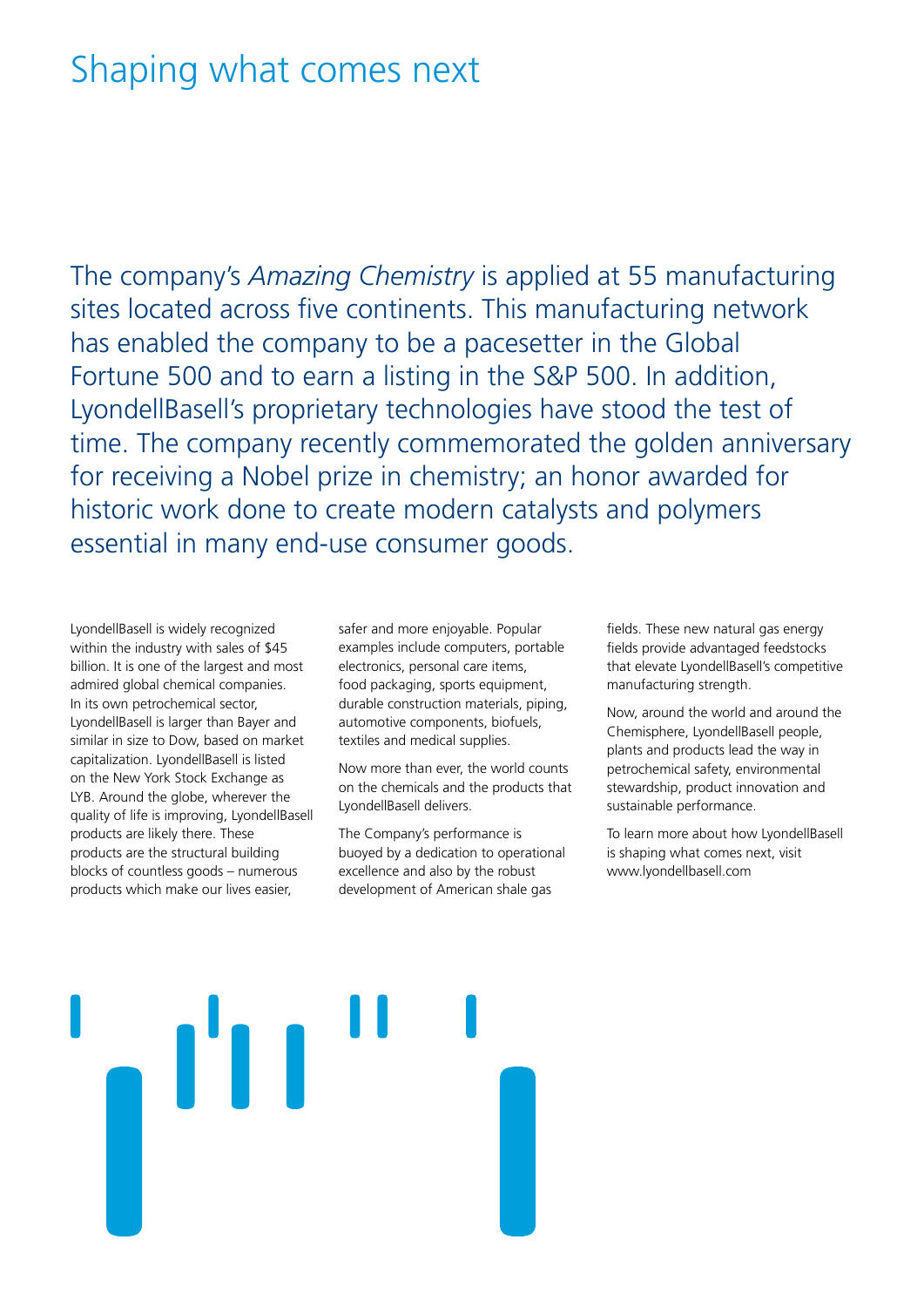# LyondellBasell: a global polyolefins resource for the automotive sector

In response to customer requests for global support, LyondellBasell has invested in polypropylene resin and compounding plants around the world. The investments take two forms: 100% ownership of assets or the establishment of joint venture (JV) companies in Asia-Pacific.

Complementing the strength and infrastructure of LyondellBasell's wholly owned assets, the JVs add a strong regional influence and knowledge of local market conditions. JVs are licensed by LyondellBasell to produce the compounded grades required by specific markets. Operating in Thailand, Japan, Australia and Malaysia, these joint venture companies offer worldclass facilities for the manufacture and development of Advanced Polyolefins (PP Compounds) products based on leading-edge olefin resin technology,

using locally available raw materials wherever possible. Because they operate independently (supported by LyondellBasell's global sales and technical staff), LyondellBasell's JV partners are able to implement decisions quickly.

This dual strategy of wholly owned assets and JV partners has been particularly effective for LyondellBasell's PP Compounds Group, which supports the global automotive industry by providing polypropylene compounded materials for a wide range of automotive components for today's modern cars.



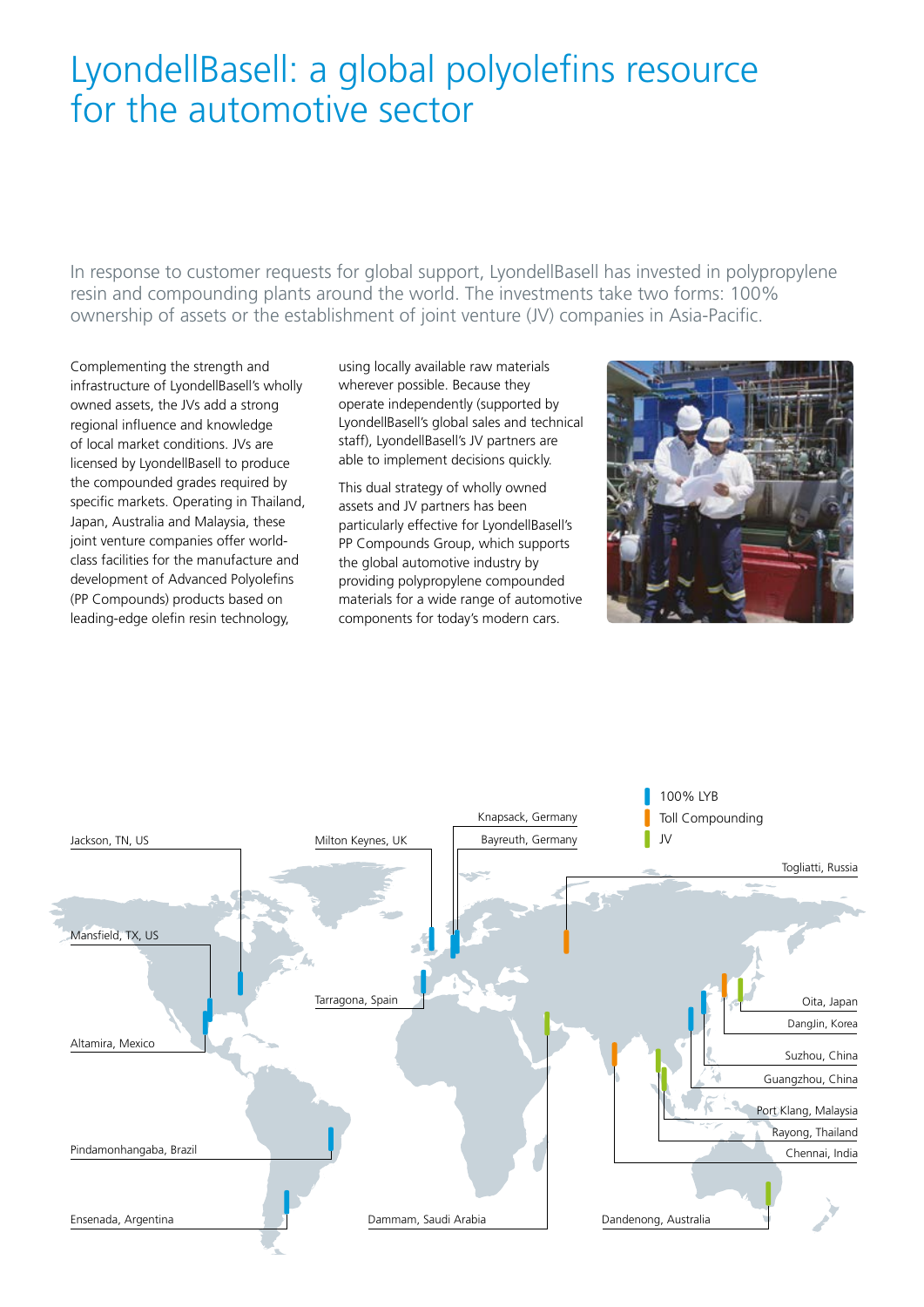# LyondellBasell: your preferred polyolefins supplier

The global automobile industry is changing rapidly, and, as a result, the role of raw material suppliers is being redefined.

Operating in an increasingly competitive business environment, there is a strong drive to cut costs and reduce time-tomarket for new models. There is a drive to optimize the environmental aspects of the industry's products, while consumers expect enhanced safety standards, increased comfort and improved fuel economy with each model change.

#### A paradigm shift in the automotive industry: a new type of supplier

LyondellBasell is helping the automotive industry meet these challenges by providing support for the design and development of components and sub-systems. In addition, LyondellBasell delivers costeffective solutions that contribute significantly to the performance and success of our customers' end products. We are committed to our role as the global automotive industry's preferred polyolefins supplier.

#### Local supply – global sourcing

Flexible manufacturing processes require reliable, responsive supplies at local levels. At the same time, materials consistency is important for customers with operations in different regional or continental markets. LyondellBasell's global polyolefins network has strategically located supply facilities that guarantee uniformity of specifications – wherever in the world materials are sourced.

#### Adding value – intelligently

Ensuring that customers in the automotive industry benefit fully from leading-edge technology is a fundamental part of LyondellBasell's mission.

This is achieved in several ways:

#### Strategic partnerships

The cost structure of new vehicles is largely determined in the initial design phase. As a result, by working with Tier-1s and OEMs in the design phase, LyondellBasell can help manufacturers create sustainable value that can be passed through to customers.

#### Cutting development times

There is significant time savings in developing component engineering and materials simultaneously. At LyondellBasell's technical support centers, powerful computer analysis systems simulate the behaviour of complex components before they are prototyped. For example, mold performance can be predicted and optimized by modelling melt flow paths.

#### Compliance testing

Where components must comply with national or international safety standards and OEM specifications, LyondellBasell's technical staff can implement all necessary test procedures.

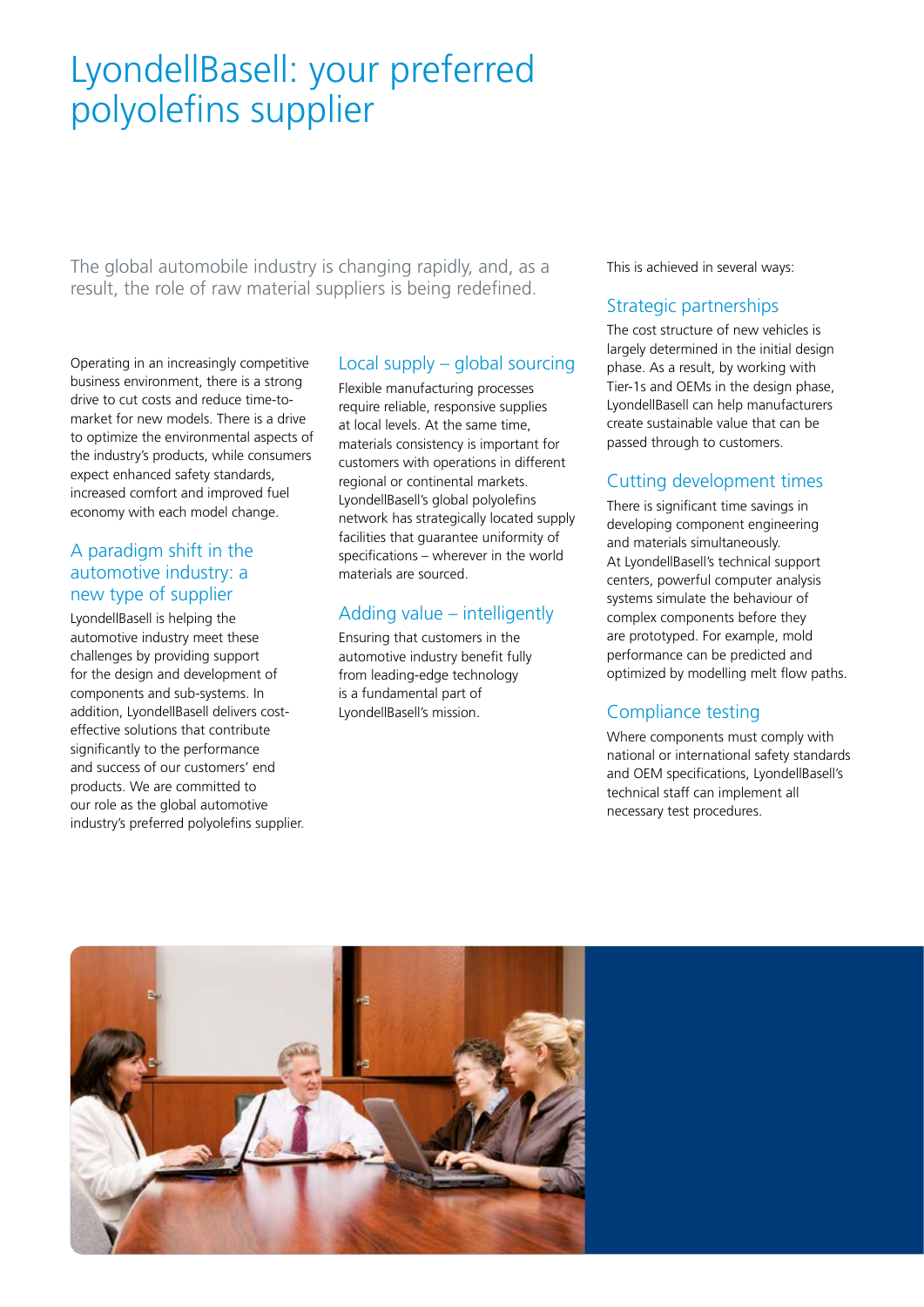# State-of-the-art design & CAE support

LyondellBasell's experienced design engineers utilise the most advanced computer-aided engineering (CAE) techniques to provide automotive customers with superior parts and mold designs.

This sophisticated technology enables engineers to statistically simulate all phases of the molding process and the real working conditions of a part's life. Structural design by finite element methods helps identify the best options for designing a complex system such as an instrument panel assembly. Conditions such as static loads, vibration, thermal dilatation, possible creep effects (due to sunload) and spontaneous dynamic conditions (caused, for example, by head or pedestrian impact) are analysed by simulation software, taking into account the non-linear behaviour of the material's strain-rate and temperature dependence.



Process simulation helps engineers design molds and processing parameters, either in the early stages of the project (processing option feasibility, material selection) or in the final mold detail definition. For example, in injection molded applications, all phases of the process can be simulated, beginning with the filling and packing phase, continuing with the in-mold cooling process, and ending with post-extraction behaviour (shrinkage/warpage).

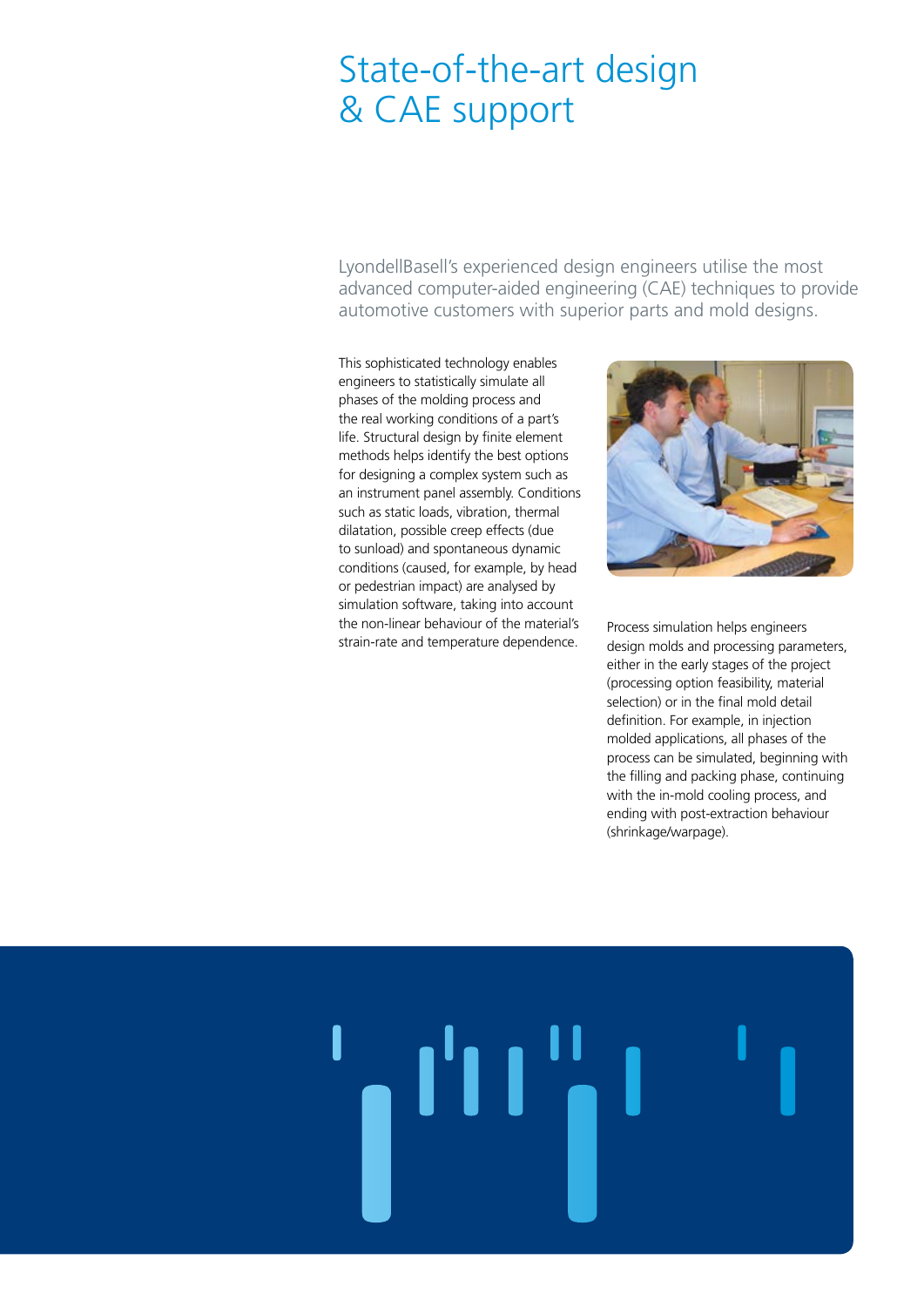# LyondellBasell's Advanced Polyolefins Group: facing the automotive challenge

Polypropylene, which includes a family of enhanced reactor thermoplastic olefins (TPOs) and compounded grades, offers innovative solutions for a number of challenges the car industry faces today.

The versatility and economy of polypropylene creates opportunities for cost-effective and innovative design concepts that enhance passenger safety and comfort. PP's lower density contributes to improved fuel economy and reduced raw material costs. Additionally, PP's intrinsically superior noise, vibration and harshness (NVH) properties contribute to improved passenger comfort. The result: PP has become the most important thermoplastic material in an automobile, with an average utilisation of more than 50 kg per vehicle.

#### Technology creates opportunities

The last two decades have seen steady growth in the quantity of polyolefin materials used by the automotive industry. This trend is driven by technological breakthroughs – many the results of LyondellBasell research – that dramatically extend the property range of polyolefins. LyondellBasell has developed a full range of technologies including gas-phase, *Spherizone* and *Spheripol* processes.

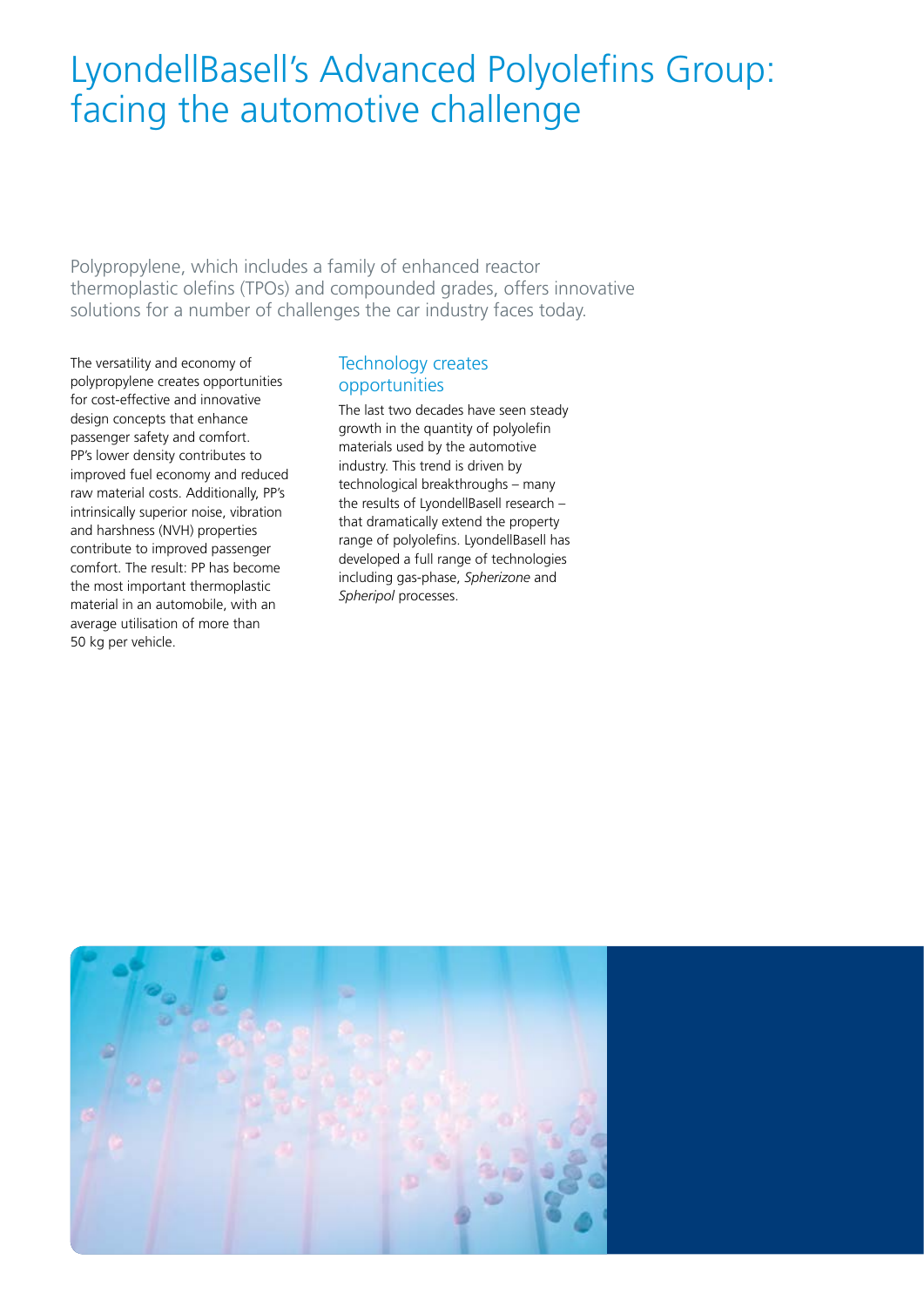#### *Catalloy* process technology

Some of the most exciting opportunities in polyolefin materials continue to emerge from LyondellBasell's *Catalloy* process. Using a series of independent gas-phase reactors and sophisticated catalysts, the *Catalloy* process allows in-reactor alloying and grafting using multiple monomer inputs. This produces materials over a much wider property spectrum – and with a high degree of consistency. Their wide range of highly balanced and tailor-made properties make these new materials of particular interest to automotive designers. The versatility of LyondellBasell's reactor grades can be further extended using a variety of additives and advanced compounding technologies, including state-of-the-art, in-line blending Successful developments include lighter weight and scratch resistant dashboard grades and a broad spectrum of soft and rigid bumper materials that meet today's complex requirements on paintability, impact/stiffness balance and thermal expansion. Other new applications include body panel, under-the-hood, and soft parts replacing conventional synthetic leather or painted ETPs for automotive interior trims.



| <b>Product Trademarks</b> | <b>Typical Product Description</b>                                                                                                                                                                                                                                                         | <b>Main Applications</b>                                                                                                                                        |
|---------------------------|--------------------------------------------------------------------------------------------------------------------------------------------------------------------------------------------------------------------------------------------------------------------------------------------|-----------------------------------------------------------------------------------------------------------------------------------------------------------------|
| Hifax                     | Unfilled PP-Copolymers; 10-30% mineral<br>filled PP-Homopolymers, elastomer<br>modified; Copolymers                                                                                                                                                                                        | Bumper, grille, side<br>cladding, rocker panel,<br>fender, tail-gate,<br>wire & cable                                                                           |
| Hostacom                  | Unfilled PP-Homo-and Copolymers; High<br>crystallinity PP-Homo-and Copolymers;<br>10-20% mineral filled PP-Copolymers;<br>10-30% mineral filled PP-Copolymers,<br>elastomer modified; Multispot materials;<br>20-40% talc filled PP-Homopolymers;<br>20-40% glass reinforced PP-Copolymers | Instrument panel, console,<br>interior trim, door panel,<br>heater housing, battery<br>support, headlight<br>housing, front end,<br>ventilator wheel, reservoir |
| Softell                   | Unfilled soft PP; PP 10-50% glass<br>soft touch                                                                                                                                                                                                                                            | Instrument panel upper,<br>door panel, soft pad,<br>interior trim, door handles                                                                                 |

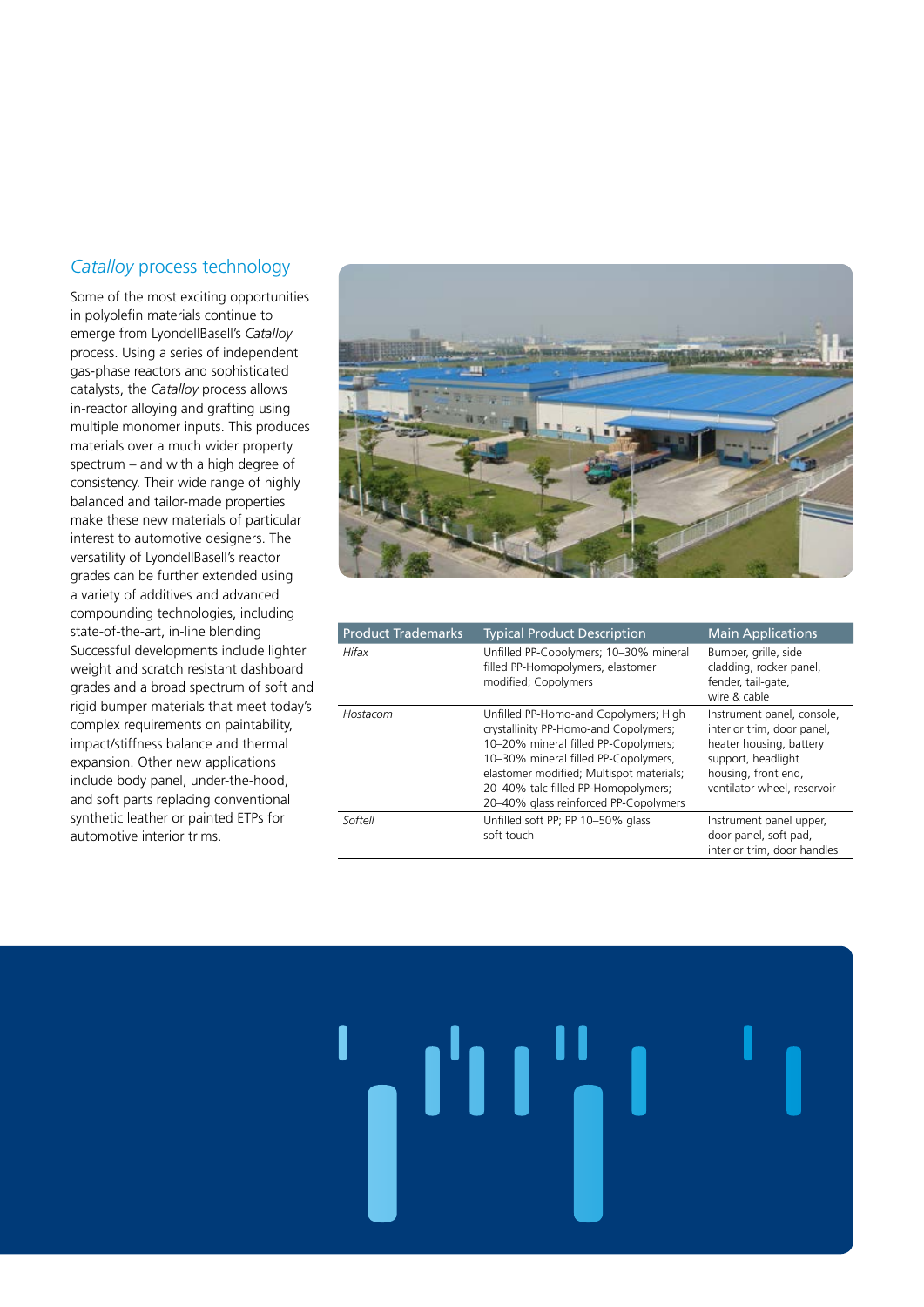# Bumper systems: the evolution of the bumper

A bumper system's key function is to reduce damage by absorbing kinetic energy so that the load transmitted to the fascia car body is minimized. As a result, bumper systems have evolved into complex engineered systems. For over 30 years, LyondellBasell has pioneered the use of polyolefins for various types of automobile-related applications. Today, polypropylene-based materials are used to produce over 90% of all bumpers.

In addition to their safety function, bumpers form an important part of the overall 'look' of a vehicle. They are closely integrated into bodywork with painted-in body colors and are incorporated into lighting assemblies and grille work. With the advent of global platforms, the design and function of bumpers must often satisfy both local and international market requirements. Through advances in process technology, LyondellBasell offers automotive designers unprecedented opportunities.

#### Advanced Polyolefins for the automotive sector: the zero-gap bumper

Because the zero-gap bumper closely follows the lines of the body fascia, it requires special material characteristics. Specifically, the bumper's thermal expansion must be as low as possible to avoid problems with differential

shrinkage. Specially tailored for bumper applications, reactor alloys fabricated through LyondellBasell's *Catalloy* process exhibit extremely low thermal expansion as well as an excellent impact/stiffness balance.

#### Processability

Continuous improvements in the mechanical properties of bumper materials have enabled a progressive reduction in wall thickness. Thinner walls produce significant material savings for manufacturers, while creating lighter components that lower fuel consumption for the consumer. Making thin-walled moldings requires materials with extremely good melt-flow characteristics. LyondellBasell's bumper grades exhibit excellent processability as well as lower specific heat and higher thermal conductivity. The result is significant reductions in cycle times.

#### **Paintability**

LyondellBasell's newest bumper grades exhibit improved paintability characteristics, enhancing surface finish and simplifying the manufacturing process. These developments have been driven by the latest regional trends in automotive components, including:

- The elimination of CPO primers in Europe and the move to water-based paints for cleaner production processes.
- I Improved paint adhesion durability with various paint systems in Europe, North America and Japan.

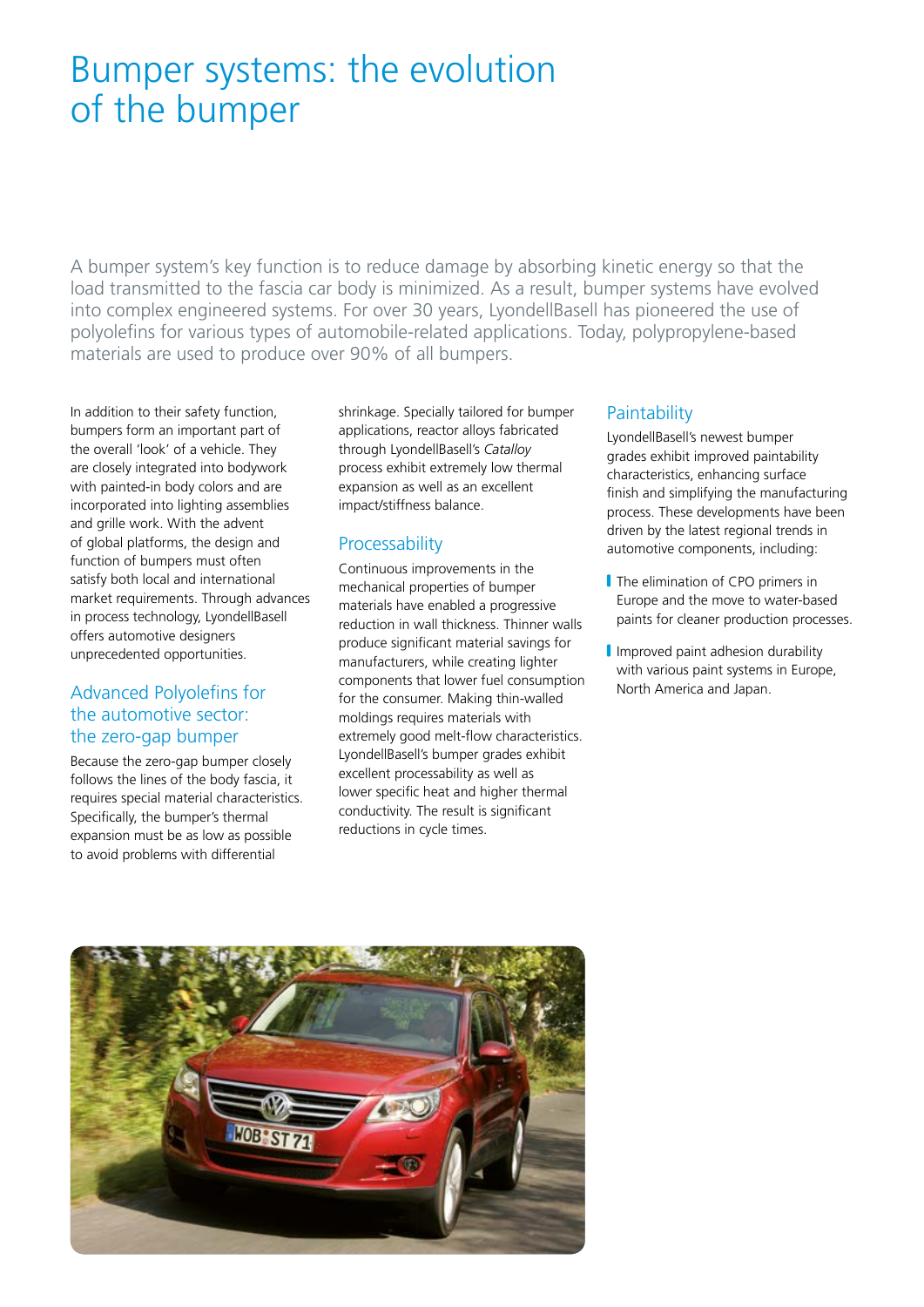

#### Low thickness, high performance: next-generation bumper systems

The evolution of the modern bumper fascia is a classic 'less-is-more' story: the required mechanical performance is delivered by components using less material, thereby costing less to produce – while displaying significantly improved aesthetic appeal. One of the most significant factors behind this evolution is the development of materials with mechanical properties and processability that allow the amount of material used in a bumper system to be significantly reduced. The key is the design of the material and carefully selecting raw materials by LyondellBasell to achieve the high performance, high MFR, and lower density required by the next generation bumper.

To help our automotive customers get the very best out of these materials, LyondellBasell has developed considerable know-how, both at the component design and mold design stages.

We share our experience with customers through finite-element analyses to optimize the impact performance of a bumper system under development, as well as through mold-filling analyses and gate positioning advice.

These considerations are increasingly making the high performance new generation bumper material the solution of choice for bumper systems developed by automobile manufactures around the world.

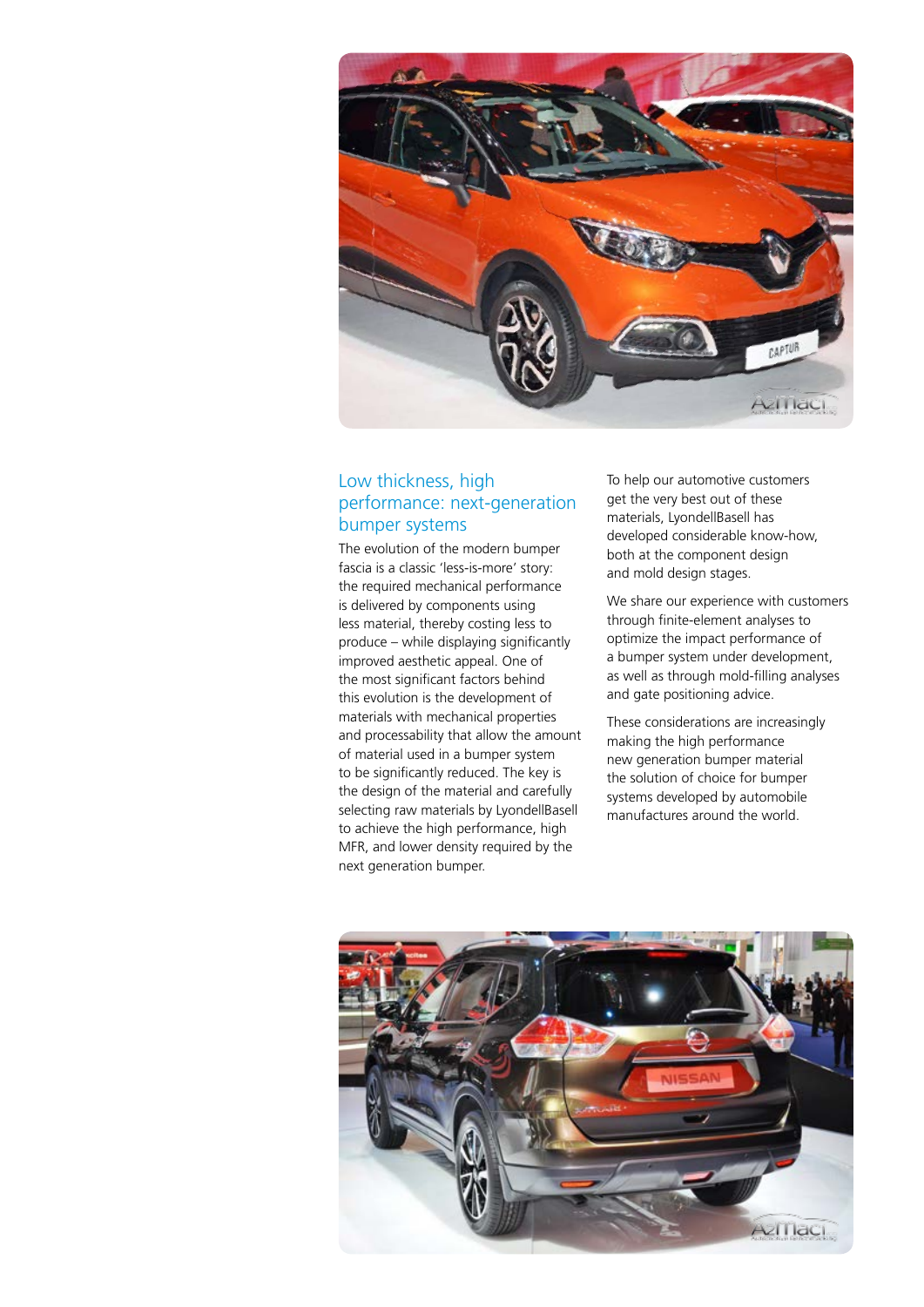# Exterior trim



#### Side cladding and body panels

LyondellBasell's TPO materials have a number of excellent characteristics for use in side cladding. The material's low thermal expansion helps to prevent problems when cladding is securely anchored to a metal substrate. Additionally, the material's mechanical performance remains rigid with high impact resistance — even at low temperatures. Resistance to UV, heat and fuel gives rise to a long service life under severe environmental conditions. The molding of such large, thin-walled components is facilitated by the high melt flow characteristics of these resins.

#### Other exterior trim components

LyondellBasell is currently applying its technology to satisfy other extremely demanding exterior trim applications such as integrated and painted rocker panels, fenders, tailgates and cosmetic covers like outer door trim. This new generation of polymers offers an exceptionally low co-efficient of linear thermal expansion (CLTE), close to that of aluminum, while resisting high mechanical strain. This unique balance of properties opens new market

development opportunities for vertical panels in body paint or molded-in color, with or without clearcoat.

#### Dual injection – multi-function, one shot

Co-injection allows components to be created from two different but compatible materials in a single operation. An example of this technique is the cowl-vent grille separating the windscreen from the upper edge of the hood. The water-tight seal between the windscreen and the upper edge of the grille is conventionally made using a soft gasket glued to the grille. Now grille and gasket can be produced in a one-shot dual-injection molding operation. This approach combines a rigid structural section with a body-hugging seal into a single component that can be used for other exterior trim applications such as side cladding or mirror mounts.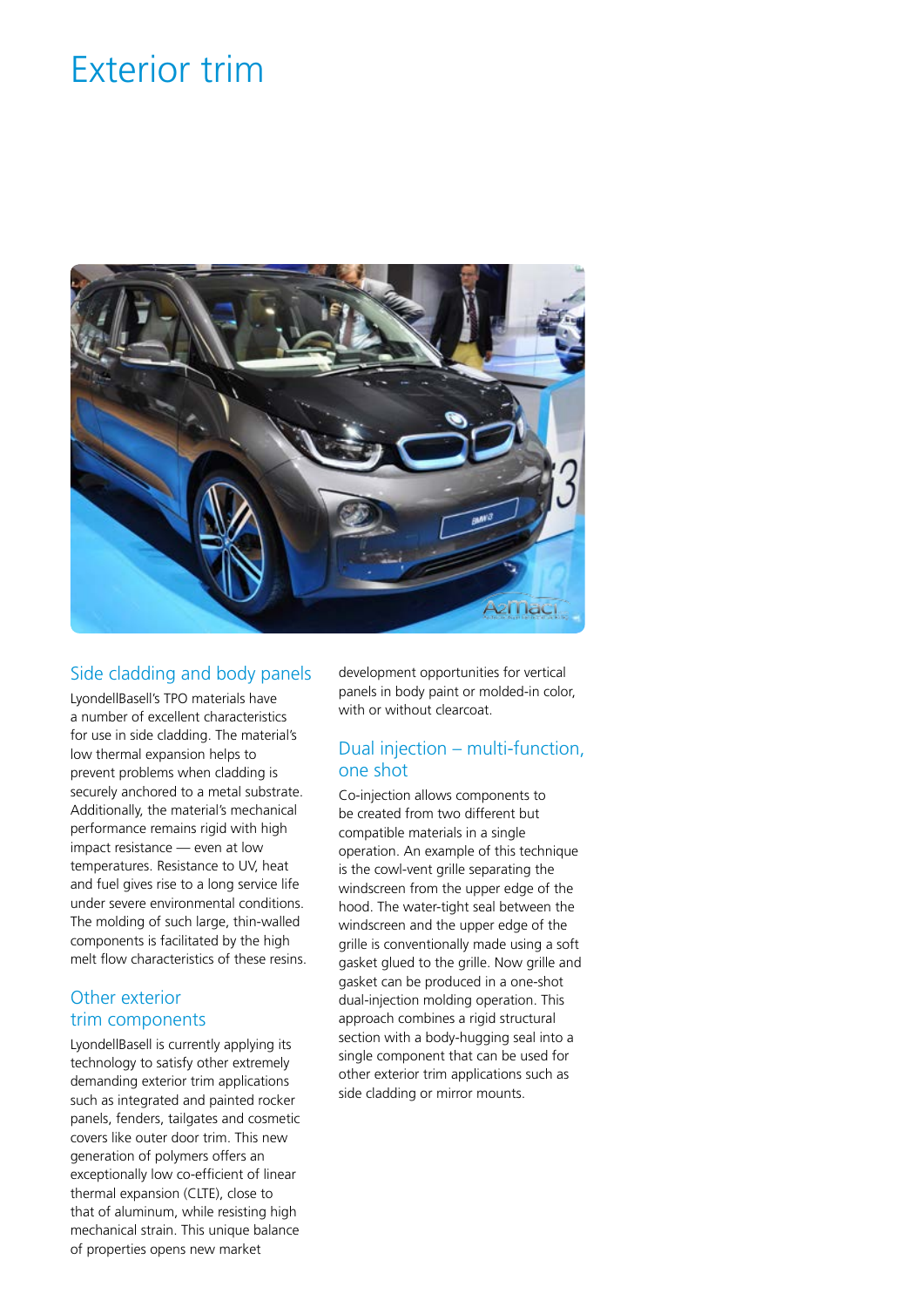## Instrument panels: the evolution of the dashboard

TPO materials have played a key role in the development of the instrument panel from a simple fascia to a set of complex multi-functional components incorporating a number of different sub-systems.

Material performance demands good dimensional stability, excellent impact behaviour, heat and scratch resistance, plus very good processability and lighter materials in order to meet the faster cycle time target of Tier-1s and the weight reduction target of OEMs. These targets not only address cost issues, but also contribute to the trend of reducing a car's fuel consumption and carbon emission. For over 30 years LyondellBasell has been a pioneer in the use of polyolefinbased materials for instrument panels, including the first PP-based dashboard on the Autobianchi.

#### Rigid instrument panels

Rigid instrument panels used in more economical models are predominantly made of TPOs for several reasons. They offer excellent dimensional stability, impact behaviour, heat and scratch resistance, as well as the ease of processing needed to mold these large, complex structures. In addition, 'soft painting' techniques had been used to enhance their tactile characteristics. With use of new generation of *Softell* compounds it is possible to avoid any additional paintings. And this also reduces the odor and hazardous VOC emission in the car cabin.

#### Soft instrument panels

As an alternative to the rigid panel, the soft panel dashboard structure offers a higher degree of comfort and is in keeping with the drive towards building passive safety features into automobile interiors. The growing versatility of polyolefins lends itself to constructing soft dashboards (partially or entirely) of TPO materials. This type of dashboard could consist of a rigid structural carrier *Hostacom* material with a foam structure and a soft TPO leather shell.

#### Towards the all-TPO dashboard

Given the rapid development of TPO materials for interior trim applications, the mono-material instrument panel is becoming a reality. In addition to offering considerable cost/performance benefits to manufacturers and end-users, this development also facilitates recycling these large components. Specifically, soft instrument panels built from compatible combinations of materials can be recycled far more easily than dashboards currently made from combined materials.

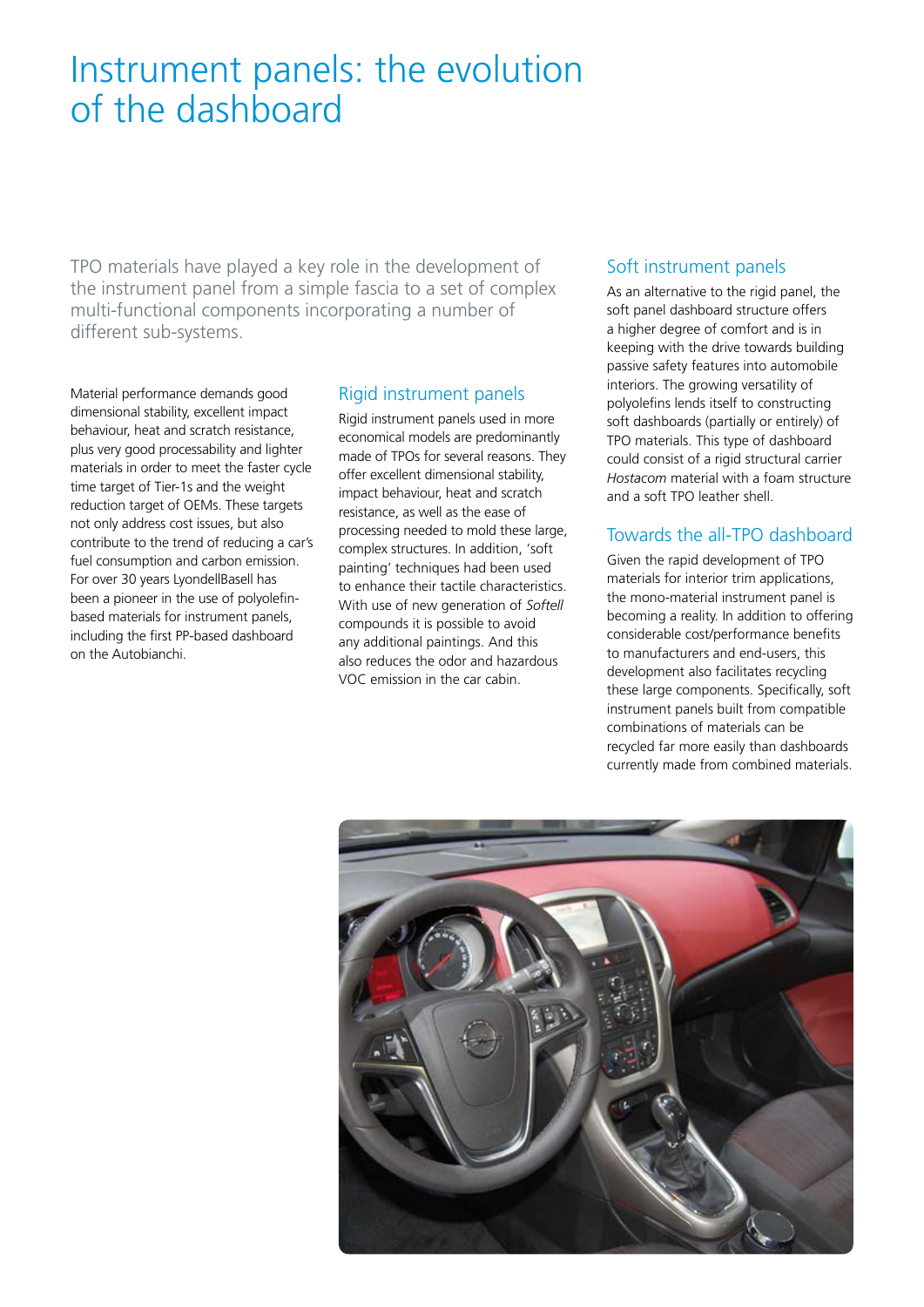# Interior trim

In car interior applications, safety, long service life and consistent appearance are vital. Rapid developments in polypropylene materials make PP-based resins the material of choice, because they are capable of fulfilling a large number of functional and aesthetic requirements while delivering considerable cost/performance benefits.

#### Scratch resistance

Automotive interiors are often under considerable stress. Center consoles, glove-box lids and pillar trim need to resist many different mechanical stresses without damaging their appearance. In this context, scratch resistance is particularly important. LyondellBasell's material and technology developments successfully improve both the grain effect and material quality of scratch resistance. LyondellBasell's portfolio of scratch-resistant products includes mineral reinforced low-density grades with excellent impact/stiffness balance.



Due to their improved crystallinity and phase morphology, LyondellBasell's unreinforced high-strength polypropylene copolymers are more rigid than conventional PP-copolymers and demonstrate equal impact strength. Their heat deflection temperature and hardness are also greater, with values on the same level as talc-reinforced PP grades. In addition, their scratch resistance has been greatly improved: if the surface is damaged, no light colored reinforcement is exposed.

#### **Safety**

Interior components addressing side-impact safety are of great importance to LyondellBasell. Side panels and trim on doors, pockets, consoles and pillars must resist splintering upon impact or upon deployment of side-impact airbags. To that end, LyondellBasell has introduced new PP grades that show low temperature impact, coupled with good rigidity and flowability, making them suitable for production of all of these components.

#### Parts consolidation

New manufacturing techniques using LyondellBasell's TPO materials can significantly simplify assembly operations. For example, in low-pressure injection molded door panels, a section of TPO skin with a laminated foam backing that is placed in the tool with the ridge-filled polypropylene backing panel can be molded onto the back at low pressure. This simple one-step process can also be used for other components such as pillar trims and seat backs. TPO skins show extremely low fogging and very good thermal stability compared to conventional materials. Another technique successfully combines the injection of a reinforced polypropylene carrier and a soft-touch polypropylene cladding in a single operation to produce door panels. LyondellBasell has developed specially formulated *Softell* products for these applications.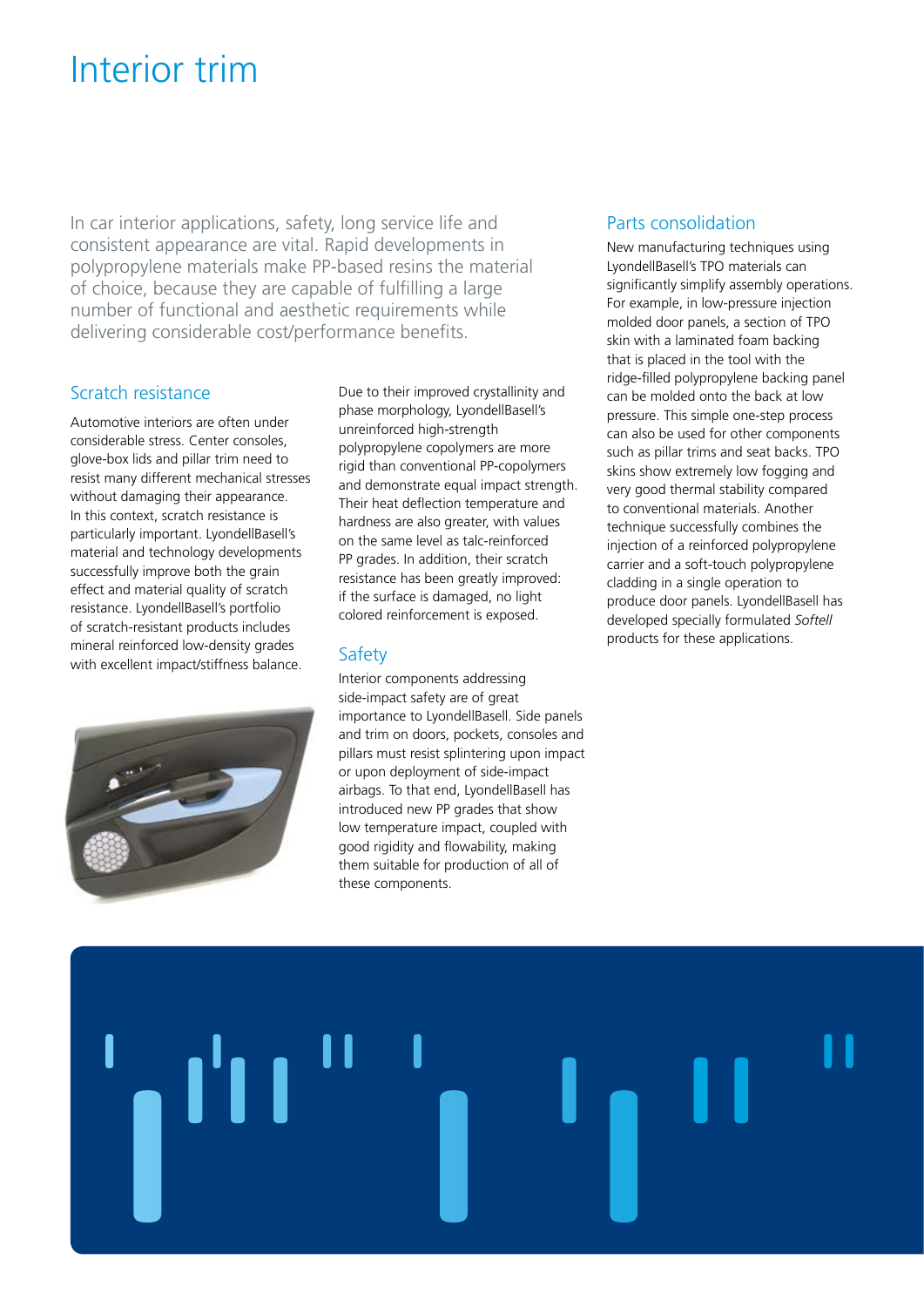#### Multi-spot effects on PP compounds for automotive interior trim

Design and aesthetics are increasingly important factors in modern automotive interiors. Standards which were previously applied exclusively to luxury cars are now being introduced in midrange and medium-sized family vehicles. Processing costs play a crucial role in this trend – the fewer processing stages there are, the more cost effective the components can be to produce. Today, materials for interior trim are typically talc-filled polypropylene compounds or high-crystallinity polypropylene. To achieve high surface quality, the parts are covered with textiles or film. To save manufacturers these additional production costs, LyondellBasell developed a new class of *Hostacom* compounds that simulates the appearance of textiles. The materials are, however, manufactured without any additional textile or film. Instead, this special effect, called 'multi-spot', comes from adding a small amount of fibre with specific color, length, diameter and shape to the compound. These new materials were designed by LyondellBasell to have very similar properties to conventional polypropylene compounds, especially with regard to



the processing window. Trim made of these materials simulates the textile environment in color, contrast and surface texture, and can be injectionmolded in one operation, so more costly methods such as in-mold lamination or post-mold decoration, such as flocking, spraying or laminating are not required.

#### Perceived quality – making a critical difference

Increasingly standardized engineering, equipment and safety features make it necessary for car makers to seek new ways of differentiating their products. Surface quality and degree-of-fit with adjacent components are key elements in a customers' assessment. To add maximum value to the final product, LyondellBasell works closely with car makers, molders and designers to create superior color harmony with vehicle parts like interior trim to offer soft touch solutions.

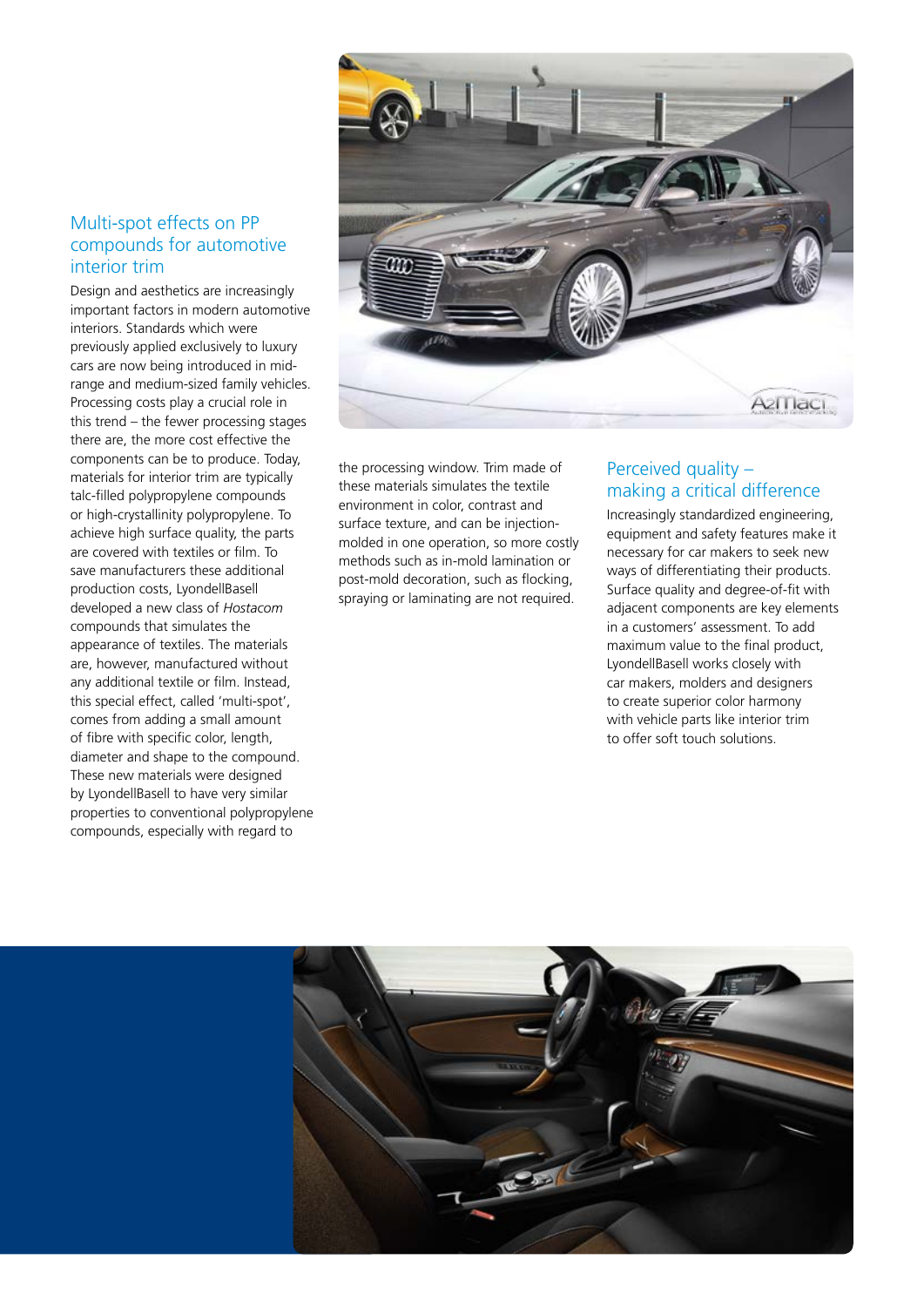# Under-the-hood applications

In under-the-hood applications, many innovations are being developed where moldings of PP compounds are loaded to the limits of their endurance, forming the cradle for many important future developments in compounds.

Through the integration of function, design, computation and acoustics, savings in weight and cost of up to 50% can be achieved. LyondellBasell is developing new polypropylene materials for applications in vehicle under-the-hood. For example, our *Hostacom* materials are not sensitive to vibration, retain good dimensional stability – even at high temperatures – are resistant to fuels and lubricants, and retain their functionality during their lifetime. New California, USA laws mandating a reduction in C-emissions require all vehicle parts be optimized. All of LyondellBasell's grades for underthe-hood have very low C-emissions and fogging values.

#### Heater housings

The highly integrated, extremely complicated housings for heaters and air conditioning systems must withstand shock and vibration at operating temperatures up to 70 ºC in continuous service. With temperature peaks up to 120 ºC, parts must remain dimensionally stable for sealing and resist fuel and lubricants. Odorless, low emission *Hostacom* resins ensure that the heated air from the engine does not carry an unpleasant odor into the vehicle's interior, even in a new car. Talc-reinforced materials provide excellent sound barrier properties. This allows the heater housing unit to reduce the transmission of sound between the engine and passenger compartments. Filled PP compounds are being replaced by high crystalline PP (HCPP) to achieve weight reduction. LyondellBasell's new very high melt flow HCPPs allow for even more complex design of heater housings.





#### Front ends

The most important customer performance requirements for front end module applications are very high stiffness and dimensional stability even under severe heat load.

A new generation of LyondellBasell polypropylene glass reinforced materials are replacing conventional metallic and plastic products, offering system suppliers potential cost savings and component weight reductions.

#### Headlight housings

Today, headlights are integrated as a design feature of cars. Modern headlight housings are made from 30% glass fibrereinforced PP. This material is used due to its high dimensional stability and good processability. Polypropylene materials also have the advantage of allowing design solutions that facilitate assembly.

#### Battery supports and structural beams

Dimensional stability and reduced warpage are extremely important for these applications. In addition to these well known advantages, easy processing is vital for such demanding moldings. LyondellBasell's materials meet these requirements.

#### Reservoirs

Most under-the-hood reservoirs are made of PE or PP compounds because of the material's excellent chemical resistance, good stresscrack resistance, easy weldability and transparency.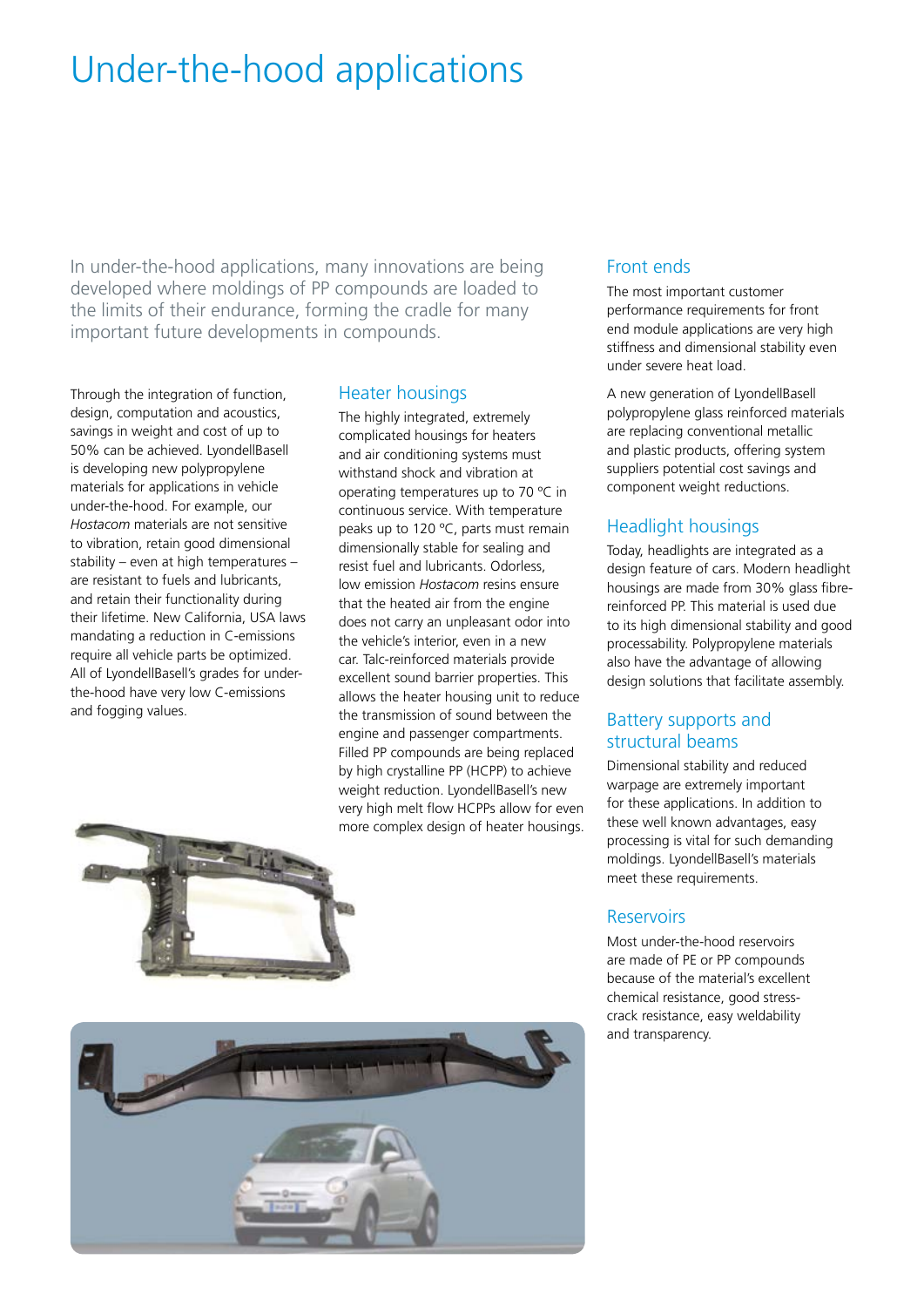## Meeting new VOC emission requirements

With an increasing health awareness both globally and in China, in order to avoid the major types of hazard volatile organic compounds (VOC) substance in vehicle cabin, some studies have been undertaken on how to control the car cabin air quality in recent years. In 2007, State Environmental Protection Administration of China (SEPA) released the regulation GB/T 27630- 2011, a guideline for air quality assessment of passenger car. It is very likely this regulation could become a compulsory regulation, and eventually impact the world wide regulation.



Produced by LyondellBasell's unique compounding technology, the *Hostacom* "Low VOC" series new generation interior material leverage the world class technology and with specially designed recipe to produce the state of the art lowest level of PP compounding interior material that could help the OEMs successfully lower their major hazardous VOC emission and to be compliant with the regulation.

# LyondellBasell and the environment

The versatility of LyondellBasell's products and their wide range of properties and functionality enable mono-material design, which simplifies waste management, particularly at the end of a vehicle's useful life. Polyolefins contribute to resource optimisation. Applications produced with polyolefins provide benefits throughout their lifetime. LyondellBasell's highly advanced manufacturing processes are designed to minimize environmental impact in terms of emissions and energy efficiency. The extensive use of polyolefins in automobiles helps reduce weight and conserve fuel, as well as provide added

comfort and safety. LyondellBasell's products are used extensively in bumpers, dashboards and interior trim, as well as under-the-hood. Our stateof-the-art resins contribute to reducing vehicle weight, which is an important element in fuel conservation. Plastics reduce the weight of a modern car by 100–200 kg, saving an estimated 750 litres of fuel over the average lifetime of a car, and thereby reducing  $CO<sub>2</sub>$  emissions. Polyolefins make up approximately 50% of the plastics found in cars.